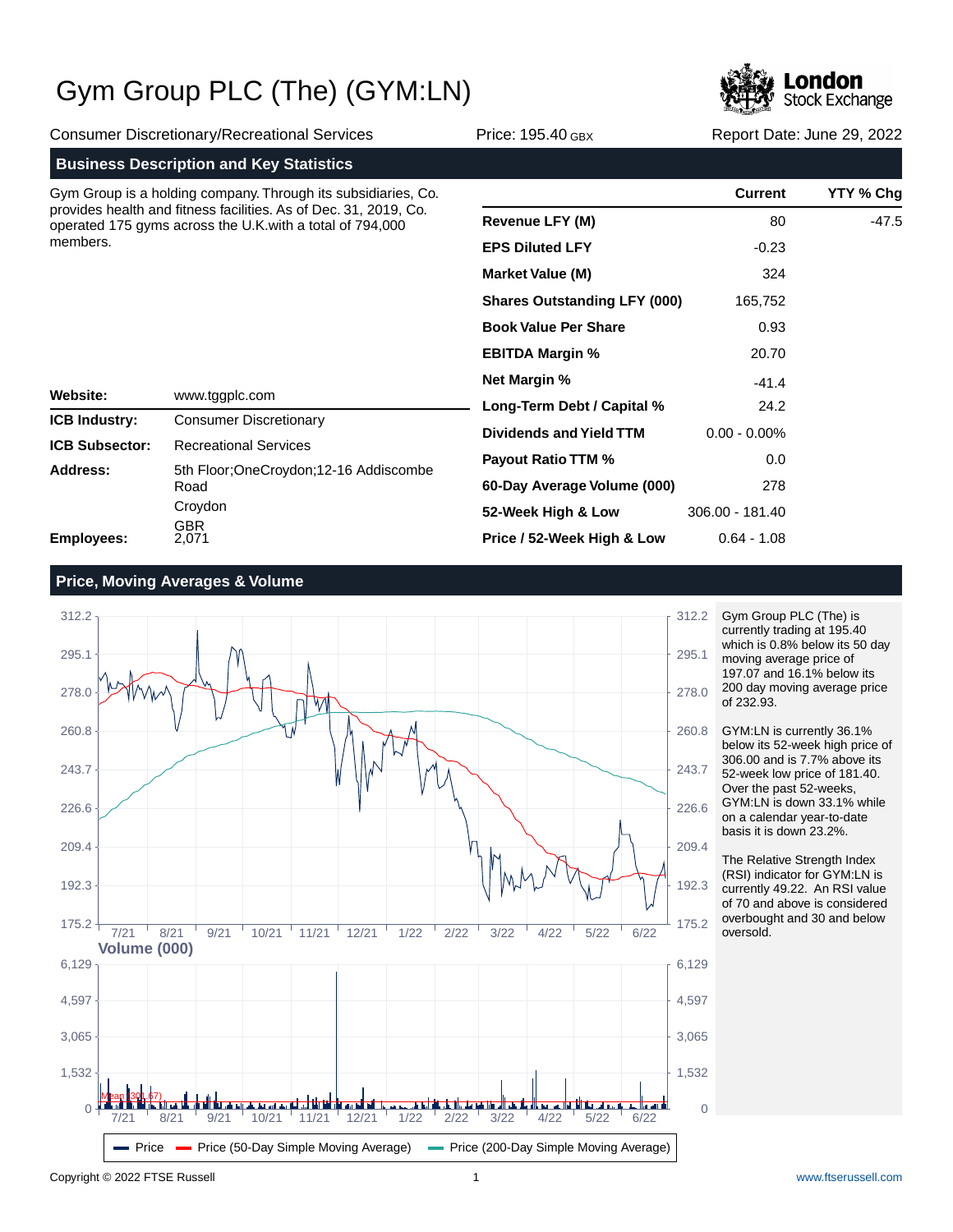

Consumer Discretionary/Recreational Services Price: 195.40 GBX Report Date: June 29, 2022

#### **Price Performance, Technical Indicators & Risk Metrics**

| <b>Price Performance</b> | % Change | <b>Difference</b><br><b>vs FTSE 350</b> | <b>Technical Indicators</b>          |        |
|--------------------------|----------|-----------------------------------------|--------------------------------------|--------|
| 1-Day $%$                | $-3.51$  |                                         | -3.14 50-Day Average Price           | 197.07 |
| 1-Week %                 | 3.94     |                                         | 1.15 Price / 50-Day Average          | 0.99   |
| 4-Week %                 | $-6.73$  | $-2.39$                                 | 200-Day Average Price                | 232.93 |
| 52-Week %                | $-33.08$ | $-32.32$                                | Price / 200-Day Average              | 0.84   |
| Quarter-to-Date %        | 0.51     | 4.38                                    | <b>RSI - Relative Strength Index</b> | 49.22  |
| Year-to-Date %           | $-23.22$ | $-19.09$                                | <b>Risk Metrics</b>                  |        |
| Last Month %             | 14.65    | 14.16                                   | <b>Price Volatility</b>              | 11.60  |
| Last Quarter %           | $-23.61$ |                                         | -23.34 Sharpe Ratio                  | 0.06   |
| Last Calendar Year %     | 17.28    |                                         | 2.92 Sortino Ratio                   | 0.10   |

### **5-Year Price Performance vs. FTSE 350**



Over the past five years, Gym Group PLC (The)'s stock price is up 7.2% which is 7.7% above the FTSE 350 Index performance of -0.5% over the same period. Gym Group PLC (The)'s cumulative annualized growth rate (CAGR) over the five year period has been 1.4% while that of the FTSE 350 Index has been -0.1%.

Over the past year, Gym Group PLC (The)'s stock price performance of -33.1% has underperformed that of the FTSE 350 Index by 32.3%. On a year-to-date basis, Gym Group PLC (The)'s stock price performance of -23.2% has underperformed the FTSE 350 Index by 19.1%.

Over the past week, Gym Group PLC (The)'s stock price performance of 3.9% has outperformed that of the FTSE 350 Index by 1.2%.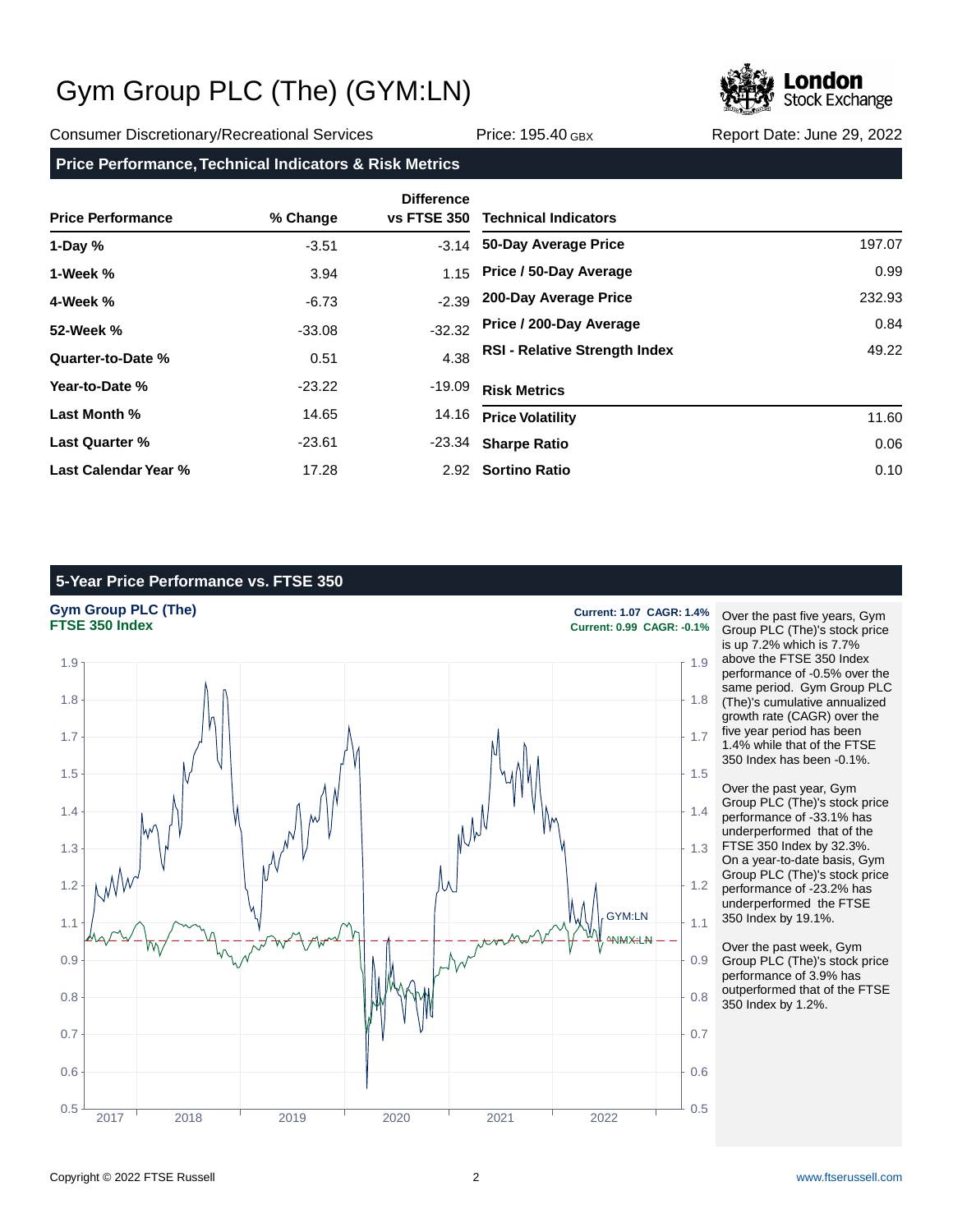

Consumer Discretionary/Recreational Services Price: 195.40 GBX Report Date: June 29, 2022

**Growth and Profitability Metrics**

| <b>Historical Growth</b>      | 3-Year   | 5-Year   | 10-Year Profitability      | <b>Current</b> | 5-Year<br>Average | 10-Year<br>Average |
|-------------------------------|----------|----------|----------------------------|----------------|-------------------|--------------------|
| Revenues %                    | $-4.1$   | 6.1      | Gross Margin %             | 97.4           | 98.8              |                    |
| Revenues Per Share %          | $-7.8$   | $-13.8$  | <b>EBITDA Margin %</b>     | 20.7           | 31.4              |                    |
| <b>EBITDA %</b>               | $-13.3$  | 9.6      | <b>Pre-Tax Margin %</b>    | $-58.6$        | $-2.0$            |                    |
| <b>EPS Diluted %</b>          | $-100.0$ | $-100.0$ | <b>Net Margin %</b>        | $-41.4$        | $-1.3$            |                    |
| <b>Free Cash Flow %</b>       | $-6.9$   | 74.4     | <b>Return on Equity %</b>  | $-22.0$        | 0.3               |                    |
| <b>Cash from Operations %</b> | $-18.3$  | 6.2      | <b>Return on Capital %</b> | $-16.7$        | 0.4               |                    |
| <b>Book Value %</b>           | $-0.4$   | 1.9      | <b>Return on Assets %</b>  | $-6.5$         | 1.2               |                    |



 $-23.4$   $-23.4$   $-23.4$   $-23.4$   $-23.4$ 

2017 2018 2019 2020 2021 2022

Gym Group PLC (The)'s cumulative annualized revenue growth rate over the charted period is -4.1%. This compares to cumulatative annualized growth of -4.1% over the past 3 years.

Gym Group PLC (The)'s cumulative annualized EPS growth rate over the charted period is -0.1%. This compares to cumulatative annualized growth of -100.0% over the past 3 years.

Gym Group PLC (The)'s net profit margin of -41.4% is 39.5% below the period's mean net margin of -1.9%. During the charted period, the observed net profit margin high and low were 7.9% and -41.4% respectively.

Gym Group PLC (The)'s return on equity of -22.0% is 21.9% below the period's mean return on equity of -0.1%. During the charted period, the observed ROE high and low were 6.2% and -22.0% respectively.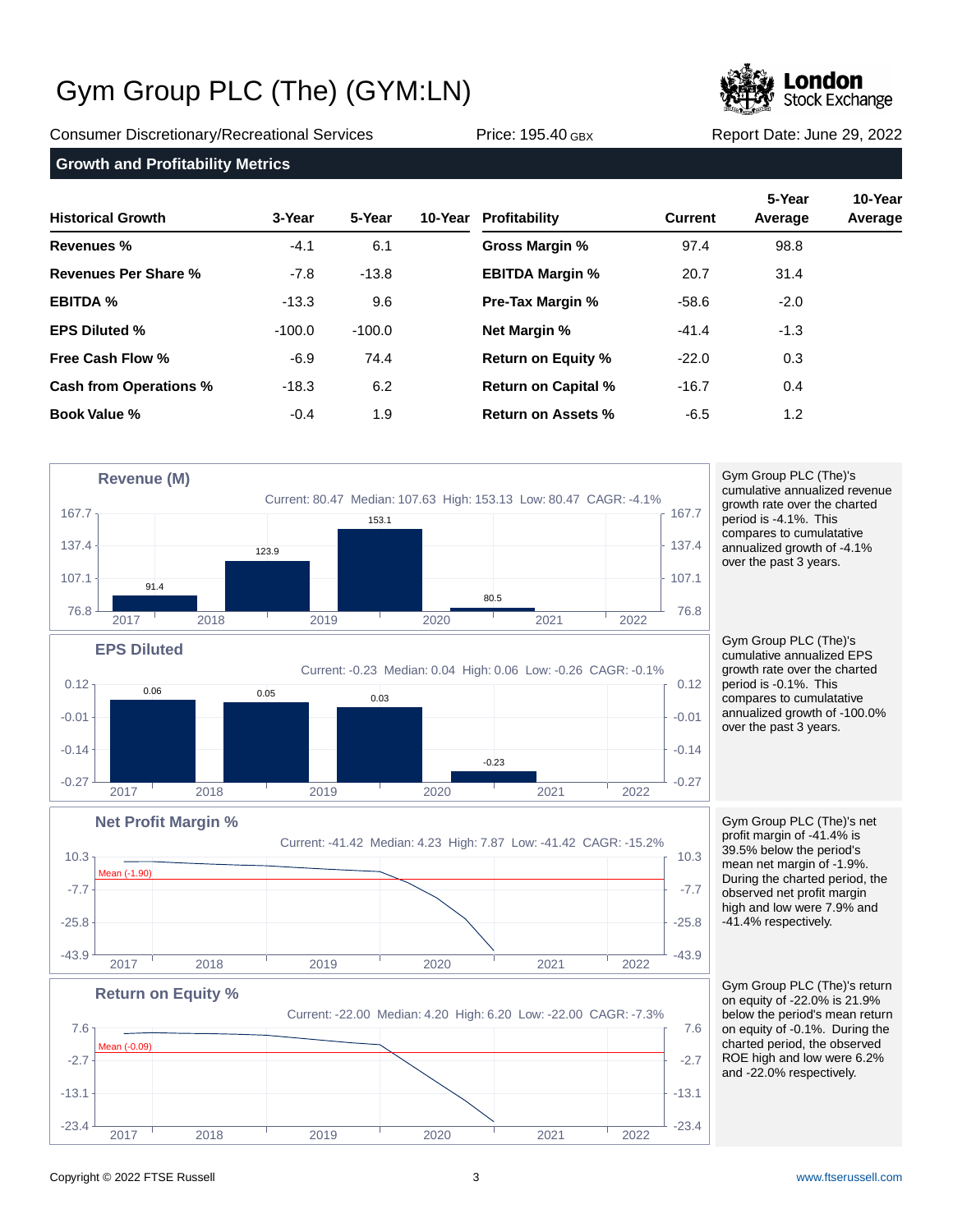

Consumer Discretionary/Recreational Services Price: 195.40 GBX Report Date: June 29, 2022 **Valuation Metrics**

|                                    | <b>Current</b> | 5-Year<br><b>Median</b> | 10-Year<br><b>Median</b> |                                  | <b>Current</b> | 5-Year<br><b>Median</b> | 10-Year<br><b>Median</b> |
|------------------------------------|----------------|-------------------------|--------------------------|----------------------------------|----------------|-------------------------|--------------------------|
| <b>Price / EPS TTM</b>             | 99.9           | 83.7                    |                          | <b>Earnings Yield %</b>          | $-8.37$        | 1.72                    |                          |
| <b>Price / Sales</b>               | 3.5            | 3.2                     |                          | <b>Free Cash Flow Yield %</b>    | 0.00           | 0.00                    |                          |
| <b>Price / Operating Cash Flow</b> | 16.5           | 12.6                    |                          | Dividend Yield %                 | 0.00           | 0.42                    |                          |
| <b>Price / Book Value</b>          | 2.1            | 2.4                     |                          | <b>Enterprise Value / EBITDA</b> | 22.2           | 11.9                    |                          |



Gym Group PLC (The) is trading at 99.90 times its EPS generated during the latest fiscal year. This multiple is above the historically observed median of 83.66, while high and low observations have been 99.90 and 35.62.

Gym Group PLC (The) is trading at a Price to Sales ratio of 3.50 based on sales generated during the latest fiscal year. This ratio is above the historically observed median ratio of 3.16, while high and low observations have been 5.51 and 0.85.

Gym Group PLC (The) is trading at a Price to Book ratio of 2.10 based on book value at the latest fiscal year end. This ratio is below the historically observed median of 2.41, while high and low observations have been 3.54 and 0.87.

Gym Group PLC (The) has a Free Cash Flow Yield of 0.00% based on free cash flow generated during the latest fiscal year. This value is equal to the historically observed Free Cash Flow Yield of 0.00%, while high and low observations have been 26.00 and 0.00.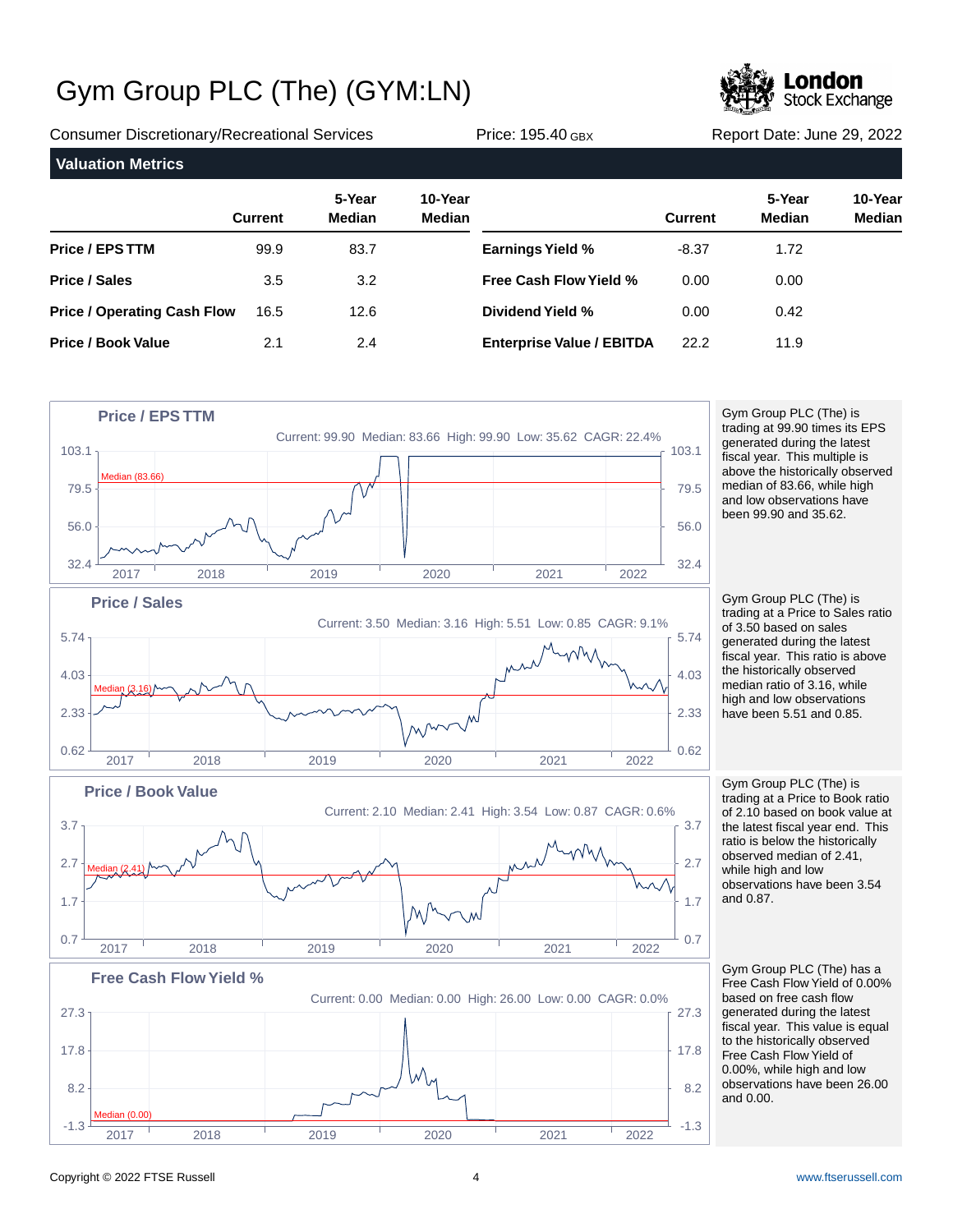

Consumer Discretionary/Recreational Services Price: 195.40 GBX Report Date: June 29, 2022

| <b>Dividends Data</b>   |                |                    |                           |                 |                      |          |
|-------------------------|----------------|--------------------|---------------------------|-----------------|----------------------|----------|
| Dividends Per Share TTM |                | 0.00               | <b>Payout Ratio TTM %</b> | $0.00\%$        | Dividend Yield TTM % | $0.00\%$ |
| Rate                    | <b>Ex Date</b> | <b>Record Date</b> | <b>Payment Date</b>       | <b>Currency</b> | <b>Note</b>          |          |
| 0.005                   | 05-09-2019     | 06-09-2019         | 11-10-2019                | <b>GBP</b>      | <b>INTERIM GROSS</b> |          |
| 0.010                   | 23-05-2019     | 24-05-2019         | 14-06-2019                | <b>GBP</b>      | <b>FINAL GROSS</b>   |          |
| 0.004                   | 06-09-2018     | 07-09-2018         | 12-10-2018                | <b>GBP</b>      | <b>FINAL GROSS</b>   |          |
| 0.009                   | 24-05-2018     | 25-05-2018         | 14-06-2018                | <b>GBP</b>      | <b>FINAL GROSS</b>   |          |
| 0.003                   | 07-09-2017     | 08-09-2017         | 29-09-2017                | <b>GBP</b>      | <b>INTERIM GROSS</b> |          |
| 0.008                   | 25-05-2017     | 26-05-2017         | 16-06-2017                | <b>GBP</b>      | <b>FINAL GROSS</b>   |          |
| 0.003                   | 08-09-2016     | 09-09-2016         | 30-09-2016                | <b>GBP</b>      | <b>INTERIM GROSS</b> |          |

### **Dividend Growth and Yield**



Gym Group PLC (The)'s trailing 12-month dividend per share is 0.00 and its dividend has grown at a cumulative annualized rate of 0.0% over the charted period. This compares to dividend growth of % over the past year and cumulative annualized growth of -100.00% over the past 3 years.

### Current: 0.00 Median: 0.42 High: 1.47 Low: 0.00 CAGR: 0.0% **Dividend Yield TTM %**  $-0.07$   $-0.07$   $-0.07$   $-0.07$   $-0.07$   $-0.07$   $-0.07$   $-0.07$   $-0.07$ 0.20  $+$  0.20  $+$  0.20  $+$  0.20  $+$  0.20  $+$  0.20  $+$  0.20  $+$  0.20  $+$  0.20  $+$  0.20  $+$  0.20  $+$  0.20  $+$  0.20  $+$  0.20  $+$  0.20  $+$  0.20  $+$  0.20  $+$  0.20  $+$  0.20  $+$  0.20  $+$  0.20  $+$  0.20  $+$  0.20  $+$  0.20  $+$  0.20  $0.47 + 0.47 + 0.8 - 0.01$ 0.73  $\uparrow$  0.73  $1.00 + 1.00$ 1.27 1.27 1.54 and the contract of the contract of the contract of the contract of the contract of the contract of the contract of the contract of the contract of the contract of the contract of the contract of the contract of the 2017 2018 2019 2020 2021 2022

Gym Group PLC (The)'s current dividend yield is 0.00% based on trailing 12 month dividends. The current yield is below the historically observed median of 0.42% and, over the charted time period, the observed high yield has been 1.47% and the observed low yield has been 0.00%.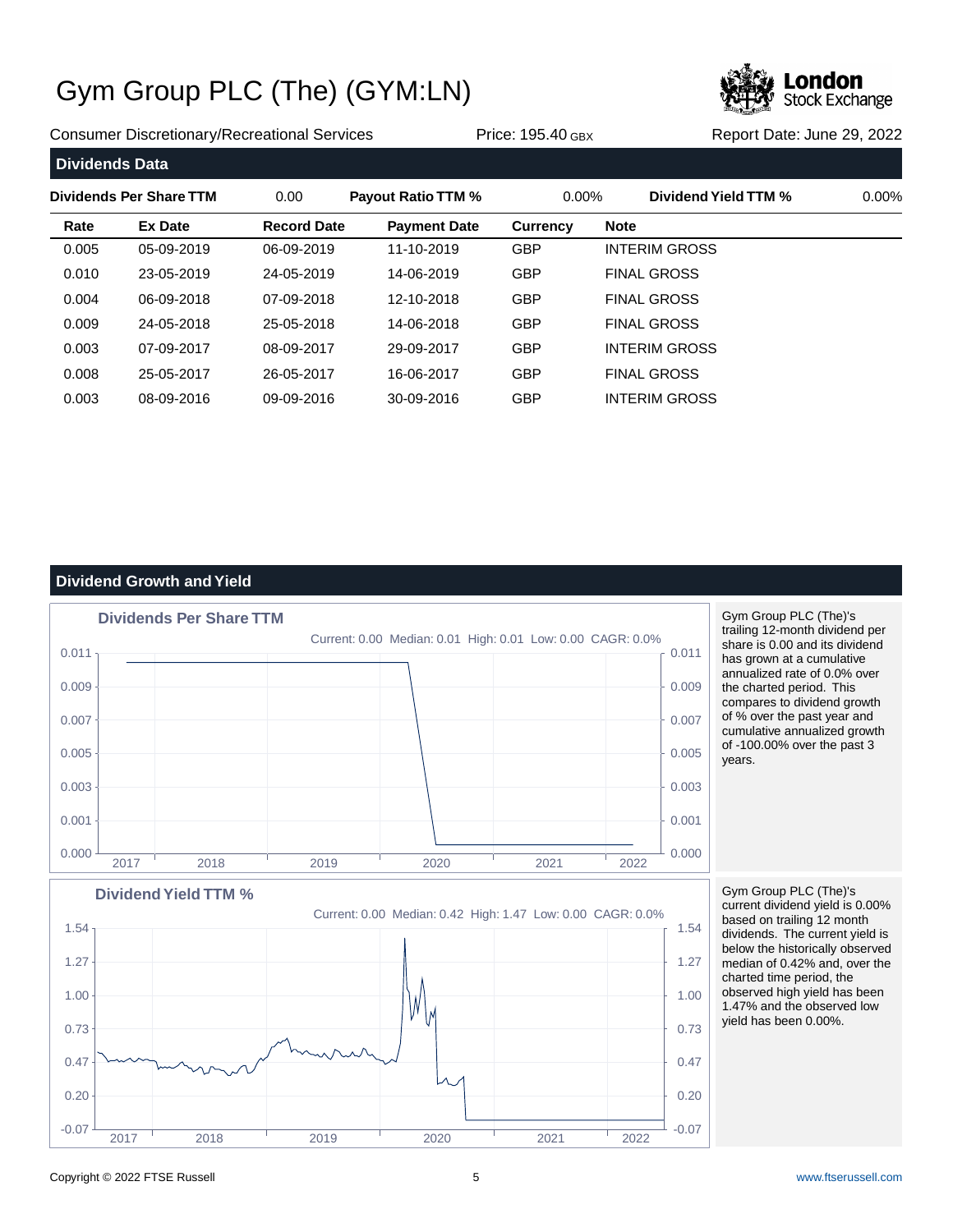

Consumer Discretionary/Recreational Services Price: 195.40 GBX Report Date: June 29, 2022















#### **Price / EPS TTM Price / Book Value**



### **EPS 5-Year Growth Rate % Revenue 5-Year Growth Rate %**

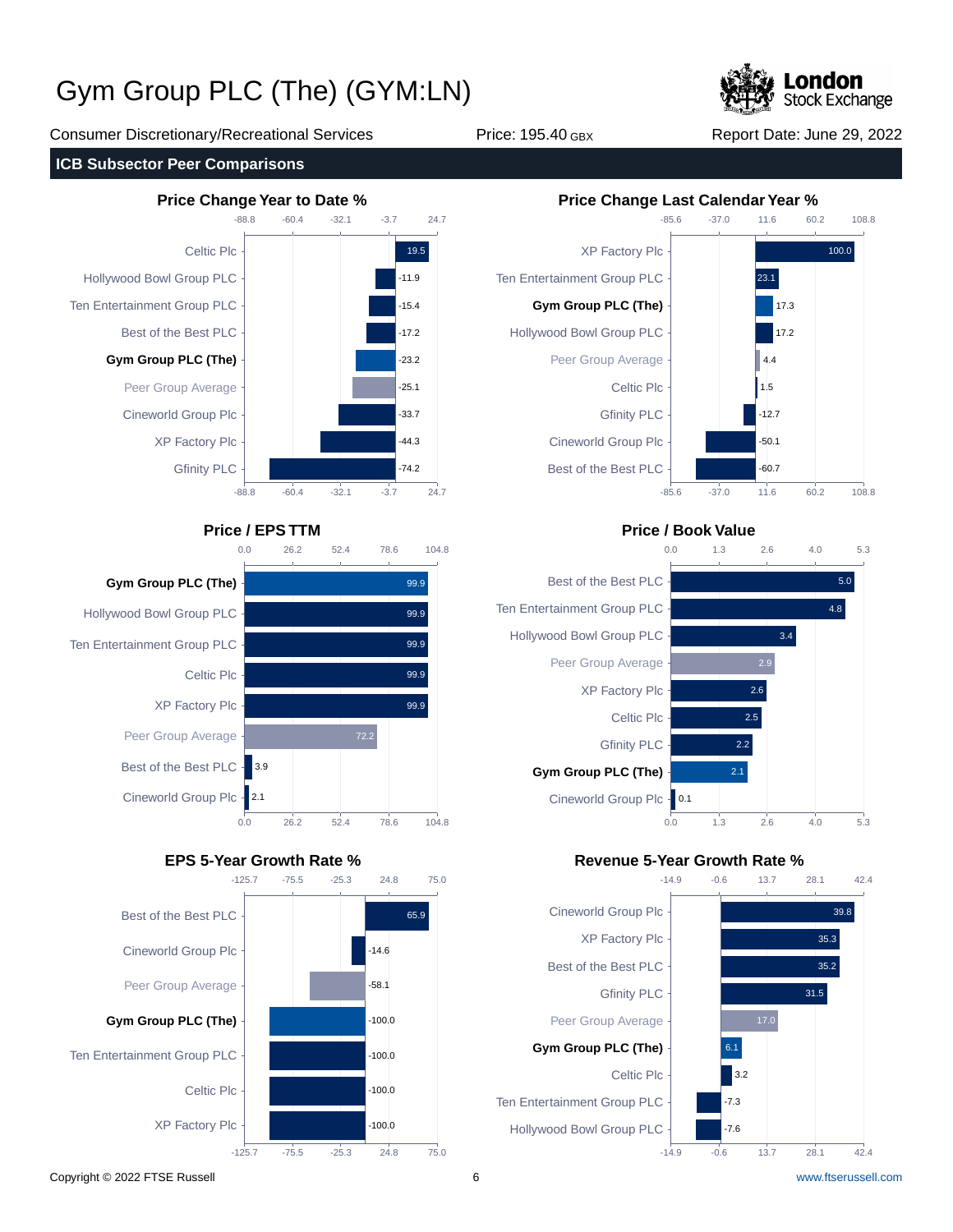



#### **Abbreviations:**

| <b>CAGR</b>   | - Cumulative annual growth rate.                                |
|---------------|-----------------------------------------------------------------|
| <b>EBIT</b>   | - Earnings before interest and taxes.                           |
| <b>EBITDA</b> | - Earnings before interest, taxes, depreciation & amortization. |
| <b>LFY</b>    | - Last fiscal year                                              |
| М             | - Million                                                       |
| <b>LON</b>    | - London Stock Exchange                                         |
|               |                                                                 |

#### **Definitions:**

**Market Value** - Weekly Price times latest Shares Outstanding times any applicable ADR factor.

**Revenue** - Sum of the last four quarters of Revenues.

**Revenue Per Share** - Sum of the last four quarters of Total Revenue divided by Weighted Average Shares Outstanding.

**Operating EPS LFY** - EPS excluding non-recurring, non-operating items, fiscal year aligned TTM value.

60-Day Average Volume (000) - The average of the last 60 daily volume values in thousands of shares.

**Price 52-Week High** - The high closing price from the last 52 weeks of daily closing prices.

**Price 52-Week Low** - The low closing price from the last 52 weeks of daily closing prices.

**Price / 52-Week High** - Latest price divided by the high price from the past 52 weeks of daily closing prices.

**Price / 52-Week Low** - Latest price divided by the low price from the past 52 weeks of daily closing prices.

**50-Day Average Price** - Mean of last 50 daily closing prices.

**200-Day Average Price** - Mean of last 200 daily closing prices.

Price / 50-Day Average Price - Latest closing price divided by mean of last 50 daily closing prices, as a percentage.

**Price / 200-Day Average Price** - Latest closing price divided by mean of last 200 daily closing prices, as a percentage.

Relative Strength Index - Relative Strength Index or RSI measures the magnitude of gains over a given time period against the magnitude of losses over that period. The equation is RSI = 100 - 100 / (1 + RS) where RS = (total gains / n) / (total losses / n) and n = number of RSI periods. In this item, 14 days is used and one year of daily prices are considered. A value of 30 or below may imply oversold and 70 or above may imply overbought.

**Price Volatility** - The standard deviation of the last 20 days of daily closing prices.

Sharpe Ratio - The 5 year average of the excess monthly return over the risk - free rate(1 - month T - bill) over the 5 year standard deviation of the same series.

**Sortino Ratio** - The same calculation as the Sharpe Ratio but with positive excess returns set to zero for the standard deviation denominator, so only negative volatility weighs in.

**Dividends Per Share TTM** - Sum of the last four quarters of Dividends Per Share.

Payout Ratio - Dividends Per Share TTM divided by Operating EPS TTM.

**Dividend Yield TTM %** - Sum of the last four quarter of Dividends Per Share divided by Weekly Price.

**EBITDA** - Sum of the last four quarters of EBITDA (Operating Income + Depreciation & Amortization).

**Free Cash Flow** - Sum of the last four quarters Net Cash from Operations minus Capital Expenditures (Purchase of Property, Plant & Equipment), from the Cash Flow Statement.

**Book Value Per Share** - Total Common Equity last quarter divided by Shares Outstanding last quarter.

**Gross Margin %** - Sum of the last four quarters Gross Profit divided by the sum of the last four quarters Revenues.

**EBITDA Margin %** - Sum of the last four quarters EBITDA divided by the sum of the last four quarters Revenues.

**Pre-Tax Margin %** - Sum of the last four quarters of Earnings Before Taxes divided by sum of the last four quarters Revenues.

**Net Profit Margin %** - Sum of the last four quarters of Operating EPS divided by sum of the last four quarters Revenues Per Share.

**Return on Equity %** - Sum of the last four quarters of Operating EPS divided by the average of the last four quarters Book Value.

**Return on Capital %** - Sum of the last four quarters of Operating EPS divided by the average of the last four quarters Total Capital Per Share.

**Return on Assets %** - Sum of the last four quarters of Operating EPS divided by the average of the last four quarters Total Assets Per Share.

**Price / EPS TTM** - Weekly Price divided by the sum of the last four quarters of Operating EPS (capped at 99.9).

**Price / Sales** - Weekly Price divided by Revenues Per Share TTM.

**Price / Book Value** - Weekly Price divided by Book Value Per Share last quarter. Book Value Per Share is Total Common Equity last quarter divided by Shares Outstanding last quarter (capped at 49.9).

**Free Cash Flow Yield %** - Free Cash Flow Per Share TTM divided by Weekly Price.

Enterprise Value - Market Value plus Total Debt last year plus Preferred Equity last year minus Cash & Cash Equivalents last year.

**Enterprise Value / Sales** - Enterprise Value divided by the sum of the last four quarters of Revenue.

**Enterprise Value / EBITDA** - Enterprise Value divided by EBITDA TTM.

**Enterprise Value / EBIT** - Enterprise Value divided by trailing four quarters of Operating Income.

Enterprise Value / Free Cash Flow- Enterprise Value divided by the sum of the last four quarters of Free Cash Flow.

**Russell 1000 Index** - The largest 1,000 stocks by market cap, the index comprehensively covers the US large cap universe.

EPS 5-Year Growth Rate % is capped at 999.9%.

Revenue 5-Year Growth Rate % is capped at 999.9%.